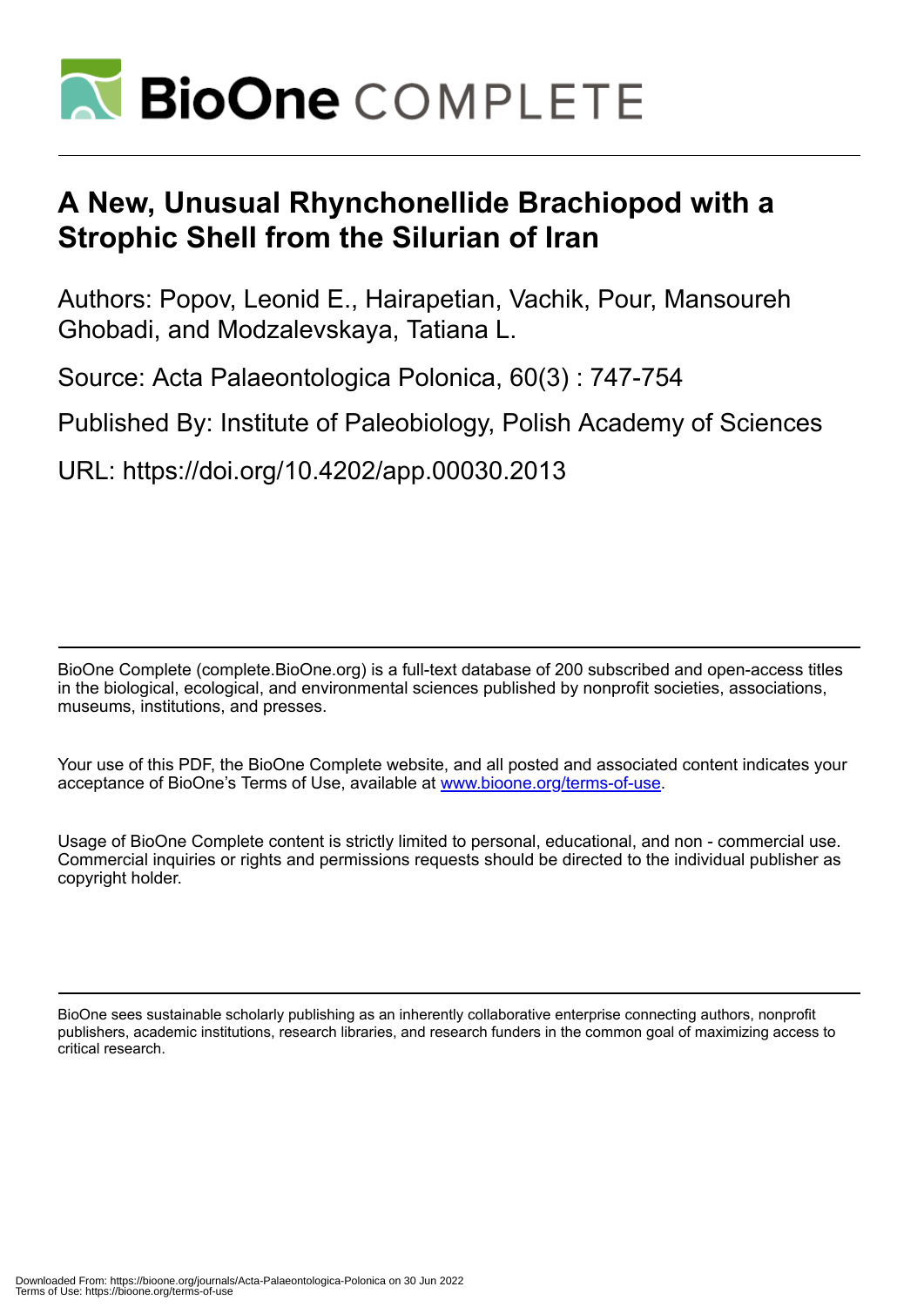# A new, unusual rhynchonellide brachiopod with a strophic shell from the Silurian of Iran

### LEONID E. POPOV, VACHIK HAIRAPETIAN, MANSOUREH GHOBADI POUR, and TATIANA L. MODZALEVSKAYA



Popov, L.E., Hairapetian, V., Ghobadi Pour, M., and Modzalevskaya, T.L. 2015. A new, unusual rhynchonellide brachiopod with a strophic shell from the Silurian of Iran. *Acta Palaeontologica Polonica* 60 (3): 747–754.

A new, unusual rhynchonellide brachiopod *Jafarirhynchus alatus* assigned to the newly established family Jafarirhynchidae is described from the Silurian (Telychian) of the Boghu Mountains in east-central Iran. It forms a low diversity association with the spiriferide *Striispirifer*? *ocissimus*, which exhibits well preserved calcified brachial supports. A strophic shell, well-developed ventral interarea and liberosessile mode of life make this taxon unique among Palaeozoic rhynchonellide brachiopods. In spite of a superficial similarity to spiriferides and the atrypide family Davidsonioidea, *Jafarirhynchus* retains the typical rhynchotrematoid cardinalia with a septalium supported by the median septum, a septiform cardinal process and long, raduliform crura. It is considered as an offshoot of the local lineage, which includes two successive species of *Stegocornu* (family Rhynchotrematidae) which proliferated in Central Iran and adjacent Afghanistan during Aeronian time.

Key words: Rhynchonellida, morphology, taxonomy, Silurian, Telychian, Iran.

*Leonid E. Popov [leonid.popov@museumwales.ac.uk], Department of Geology, National Museum of Wales, Cathays Park, Cardiff CF10 3NP, UK.*

*Vachik Hairapetian [vachik@khuisf.ac.ir], Department of Geology, Khorasgan (Isfahan) Branch, Islamic Azad University, PO Box 81595-158, Isfahan, Iran.*

*Mansoureh Ghobadi Pour [mghobadipour@yahoo.co.uk], Department of Geology, Faculty of Sciences, Golestan University, Gorgan 49138-15739, Iran.*

*Tatiana L. Modzalevskaya [Tatiana\_Modzalevskaya@vsegei.ru], Department of Stratigraphy and Palaeontology, Russian Geological Research Institute (VSEGEI), 74 Sredniy prospect, St. Petersburg 199106, Russia.*

Received 2 October 2013, accepted 24 January 2014, available online 28 January 2014.

Copyright © 2015 L.E. Popov et al. This is an open-access article distributed under the terms of the Creative Commons Attribution License, which permits unrestricted use, distribution, and reproduction in any medium, provided the original author and source are credited.

# Introduction

The existing record of Iranian Silurian brachiopods remains sparse and incomplete apart from the rich Aeronian brachiopod faunas of Central Iran and Kopet-Dagh, which are well documented in publications by Cocks (1979), Brice (1999), and Hairapetian et al. (2012). The major focus of this paper is to describe a small, oligotaxic brachiopod association from the Telychian deposits of the Boghu Mountains in the vicinity of the town of Kashmar, which are situated at the northern margin of the Tabas block in the north-eastern part of the Central Iran plate. The most distinctive component of this association is an unusual rhynchonellide with a strophic shell and a well-developed ventral interarea assigned to a new genus and species *Jafarirhynchus alatus*.

*Institutional abbreviations*.—AEU, Azad University, Esfahan, Iran; NMW, Department of Geology, National Museum

*Acta Palaeontol. Pol.* 60 (3): 747–754, 2015 http://dx.doi.org/10.4202/app.00030.2013

of Wales, Cardiff, UK; CNIGR, F. N. Chernyshev Central Research and Geological Exploration Museum, St Petersburg, Russia.

*Other abbreviations*.—Lv, Ld, maximum length of ventral and dorsal valves; max, maximum observed size; min, minimum observed size; N, number of specimens; S, standard deviation from the mean; SLw, SLh, maximum width and height of the sulcus/median folds; W, T; maximum width, thickness of the shell; X, mean.

# Geological and geographical setting

The Boghu Mountains are situated about 25 km south-west of the town of Kashmar (Fig. 1). An outline of the Lower Palaeozoic geology of the area can be found in publications by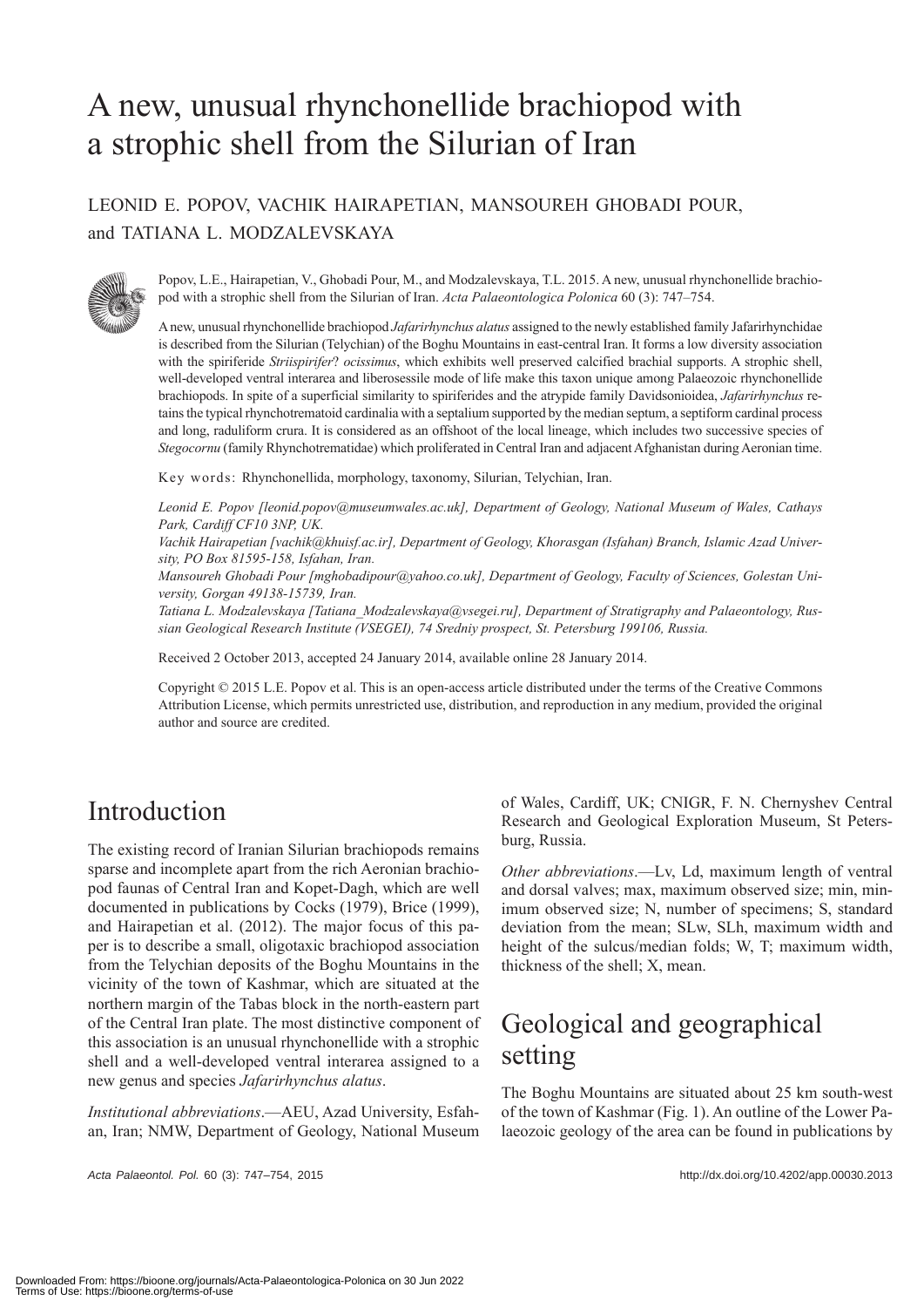

Fig. 1. **A**. Geographic and geologic setting of the studied material showing position of studied section (modified after Taheri 2001). **B**. Schematic map showing position of studied locality (asterisk). **C**. Stratigraphical column of the Boghu Section showing the informal lithostratigraphical subdivision of the Niur Formation, position of fossil samples, and stratigraphical distribution of brachiopods and conodonts. Arrows below and above the log indicate that the section continues in both directions (for a complete log see Hairapetian et al. 2012). Arrows at the lowermost of distribution line of some taxa indicates that these also occur in lower strata.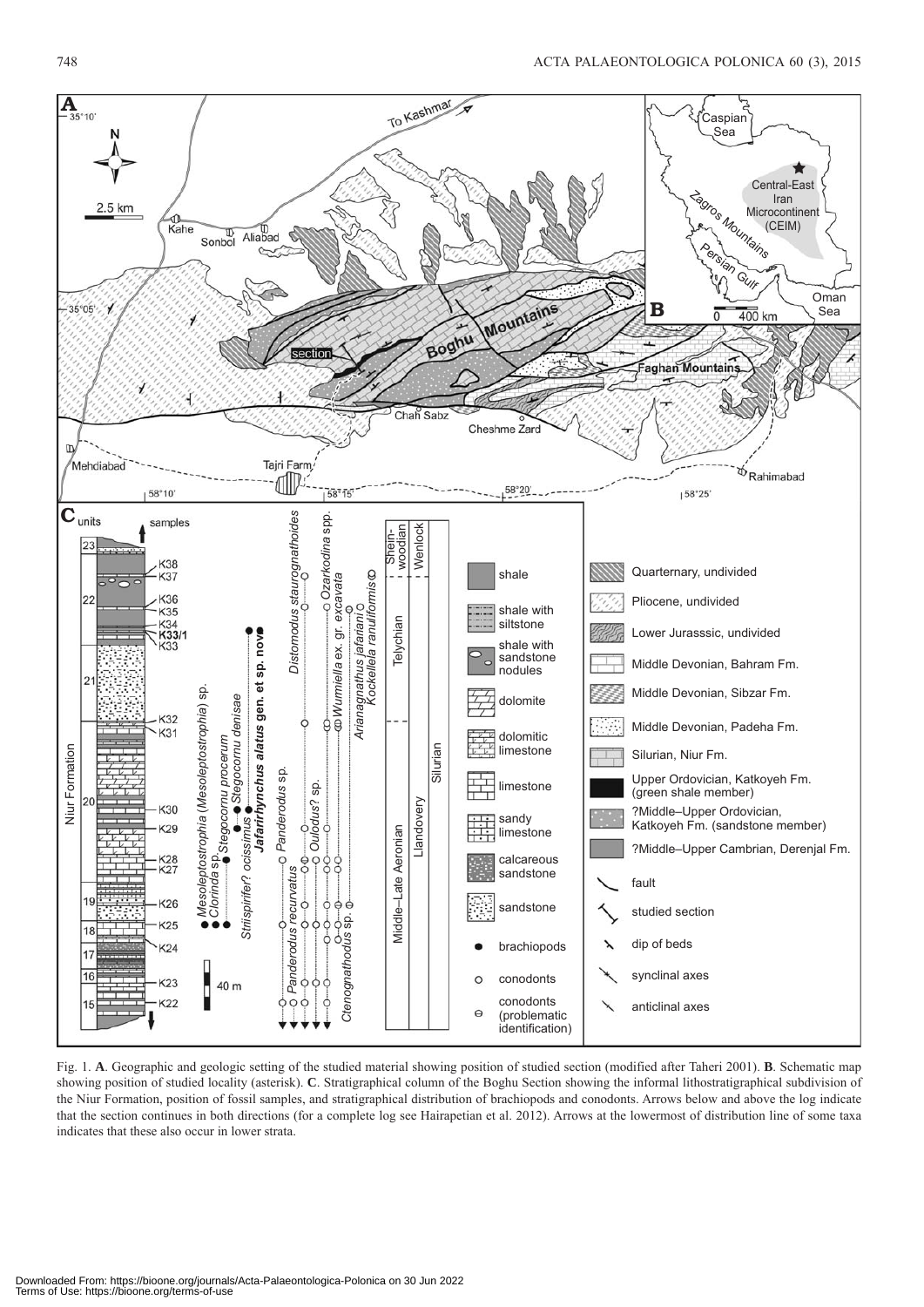Ghavidel-Syooki (2003) and Hairapetian et al. (2012). The best exposures are situated on the southern flank of the Boghu Mountains (Fig. 1A). There the Silurian Niur Formation rests unconformably on siliciclastic sediments (green shale member) of the Ordovician Katkoyeh Formation (Fig. 1B). The base of the measured section is situated at 34°4′6.2″N, 58°15′48.8″E, altitude 1222 m. The Niur Formation comprises intercalating beds of argillite, sandstone, siltstone, and bioclastic limestone. The Aeronian part of the section is characterised by a conodont assemblage including *Distomodus staurognathoides* (Walliser, 1964), *Wurmiella* ex. gr. *excavata* (Branson and Mehl, 1933), *Ozarkodina* spp. and *Oulodus*? sp., and a low diversity brachiopod fauna dominated by the rhynchonellides *Stegocornu procerum* Dürkoop, 1970 and *Stegocornu denisae* Popov, Modzalevskaya, and Ghobadi Pour in Hairapetian et al., 2012 (Fig. 1B).

The brachiopods *Jafarirhynchus alatus* gen. et sp. nov. and *Striispirifer*? *ocissimus* Popov, Modzalevskaya, and Ghobadi Pour in Hairapetian et al., 2012 were sampled from the bed of grey bioclastic limestone at 12 m above the base of unit 22 (Fig. 1; sample K33/1). It is separated from the last occurrence of *Wurmiella* ex. gr. *excavata* (Fig. 1B; sample K32) by a barren sandstone unit about 61.8 m thick (Fig. 1B; Unit 21). A conodont assemblage collected from sample K36 at 23.3 m above sample K33/1 includes *Distomodus staurognathoides* and *Arianagnathus jafariani* Männik et al. (2015). The latter was known from the Derenjal Mountains, east-central Iran associated with several taxa including *Pterospatho*dus amorphognathoides lennarti Männik, 1998, suggesting the *P. amorphognathoides lennarti* Conodont Zone of mid Telychian age (Männik et al. 2013, 2015).

The uppermost conodont occurrences in the studied succession are in samples K37 and K38 (43.4 m above sample K33/1; Fig. 1B). They contain *Kockelella ranuliformis*  (Walliser, 1964), suggesting an early Sheinwoodian (early Wenlock) age (Hairapetian et al. 2012).

## Systematic palaeontology

Phyllum Brachiopoda Dumeril, 1806

Subphylum Rhynchonelliformea Williams, Carlson, Brunton, Holmer, and Popov, 1996

Class Rhynchonellata Williams, Carlson, Brunton, Holmer, and Popov, 1996

Order Rhynchonellida Kuhn, 1949

Superfamily Rhynchotrematoidea Schuchert, 1913 Family Jafarirhynchidae nov.

*Diagnosis.*—Aberrant Rhynchotrematoidea with a coarsely costate, alate, strophic shell, a wide, straight hinge line, a well-developed ventral interarea, a strong ventral sulcus and a dorsal median fold extending from the beak. Anterior commissure strongly bisulcate. Dental plates and septalium supported by a dorsal medium septum; cardinal process septiform.

*Remarks*.—The family Jafarirhynchidae is unique within the order Rhynchonellida in having a strophic shell with a wide, straight hinge line and a well-developed ventral interarea. These features in combination with cyrtomatodont teeth are considered diagnostic for spiriferides (Jaanusson 1971); however, the family Jafarirhynchidae has dorsal cardinalia with a septalium supported by the median septum, a septiform cardinal process and long, raduliform crura, typical for the rhynchonellide superfamily Rhynchotrematoidea. The serial sections demonstrate the lack of calcified spiralia.

#### Genus *Jafarirhynchus* nov.

*Type species*: *Jafarirhynchus alatus* sp. nov.; monotypic; see below. *Etymology*: After Professor Mohammad-Ali Jafarian (1935–2013) in appreciation of his valuable contributions to the Palaeozoic palaeontology and stratigraphy of Iran.

*Diagnosis*.—As for the family.

*Stratigraphic and geographic range*.—Silurian, Llandovery, Telychian; Niur Formation of east-central Iran.

#### *Jafarirhynchus alatus* sp. nov.

Figs. 2, 3A–C; Table 1.

*Etymology*: After the alate shape of the shell.

*Type material*: Holotype: AEU1500, a pair of conjoined valves. Paratypes*:* AEU1501, 1501–1510, NMW 2011.11G.400–456, CNI-GR136/12600, total 62 articulated shells and four ventral valves from sample K-33/1.

*Type locality*: Boghu Mountains about 25 km south-west of the town of Kashmar, Iran.

*Type horizon*: Sample K-33/1, lower–middle Telychian, Llandovery, Silurian.

*Measurements* (in mm): Paratype AEU1501,  $Lv = 14.0$ ,  $Ld = 12.3$ ,  $W =$ 25.6, T = 10.0, SLw = 7.6, SLt = 8.3; AEU1503, Lv = 17.6, Ld = 15.6,  $W = 28.1$ ,  $T = 13.6$ ,  $SLw = 9.9$ ,  $SLt = 9.4$ .

*Diagnosis*.—As for the genus.

*Description*.—Shell variably asymmetrical, strophic, dorsibiconvex, strongly alate, transverse, subtriangular in outline about three-fifths as long as wide, with maximum width at or slightly anterior to hinge line, and two-thirds as thick

Table 1. Basic measurements (in mm) of 13 shells of *Jafarirhynchus alatus* gen. et sp. nov.; Llandovery, Telychian, Niur Formation, sample K33/1, Boghu Mountains. Abbreviations: Lv, Ld, maximum length of ventral and dorsal valves; max, maximum observed size; min, minimum observed size; n, number of specimens; s, standard deviation from the mean; SLw, SLh, maximum width and height of the sulcus/median folds; W, T; maximum width, thickness of the shell; x, mean.

|              |  | $\begin{array}{c c c c c c c} \text{Lv} & \text{Ld} & \text{w} & \text{T} & \text{SLw} & \text{SLh} & \text{Lv/} \\ \end{array}$ |  |  | $Lv/$ $Ld/$ $T/$<br>W | Lv                                                                  | SLw'<br>W                                                                                                                                 |
|--------------|--|----------------------------------------------------------------------------------------------------------------------------------|--|--|-----------------------|---------------------------------------------------------------------|-------------------------------------------------------------------------------------------------------------------------------------------|
| n            |  |                                                                                                                                  |  |  |                       | 13                                                                  | 13                                                                                                                                        |
| $\mathbf{X}$ |  |                                                                                                                                  |  |  |                       |                                                                     | $\vert 15.7 \vert 14.1 \vert 26.8 \vert 10.2 \vert 8.7 \vert 9.8 \vert 58.5\% \vert 52.6\% \vert 65.3\% \vert 32.5\% \vert$               |
|              |  |                                                                                                                                  |  |  |                       | s   1.20   1.21   1.35   1.17   1.15   1.67   4.4   4.5   6.2   4.9 |                                                                                                                                           |
|              |  |                                                                                                                                  |  |  |                       |                                                                     | $\min  14.2 12.25 24.7 8.7 6.8 7.4 48.5\% 43.4\% 55.8\% 23.2\% $                                                                          |
|              |  |                                                                                                                                  |  |  |                       |                                                                     | $\vert \max \vert 17.8 \vert 15.8 \vert 29.25 \vert 13.5 \vert 10.3 \vert 14.2 \vert 63.6\% \vert 58.9\% \vert 75.8\% \vert 41.7\% \vert$ |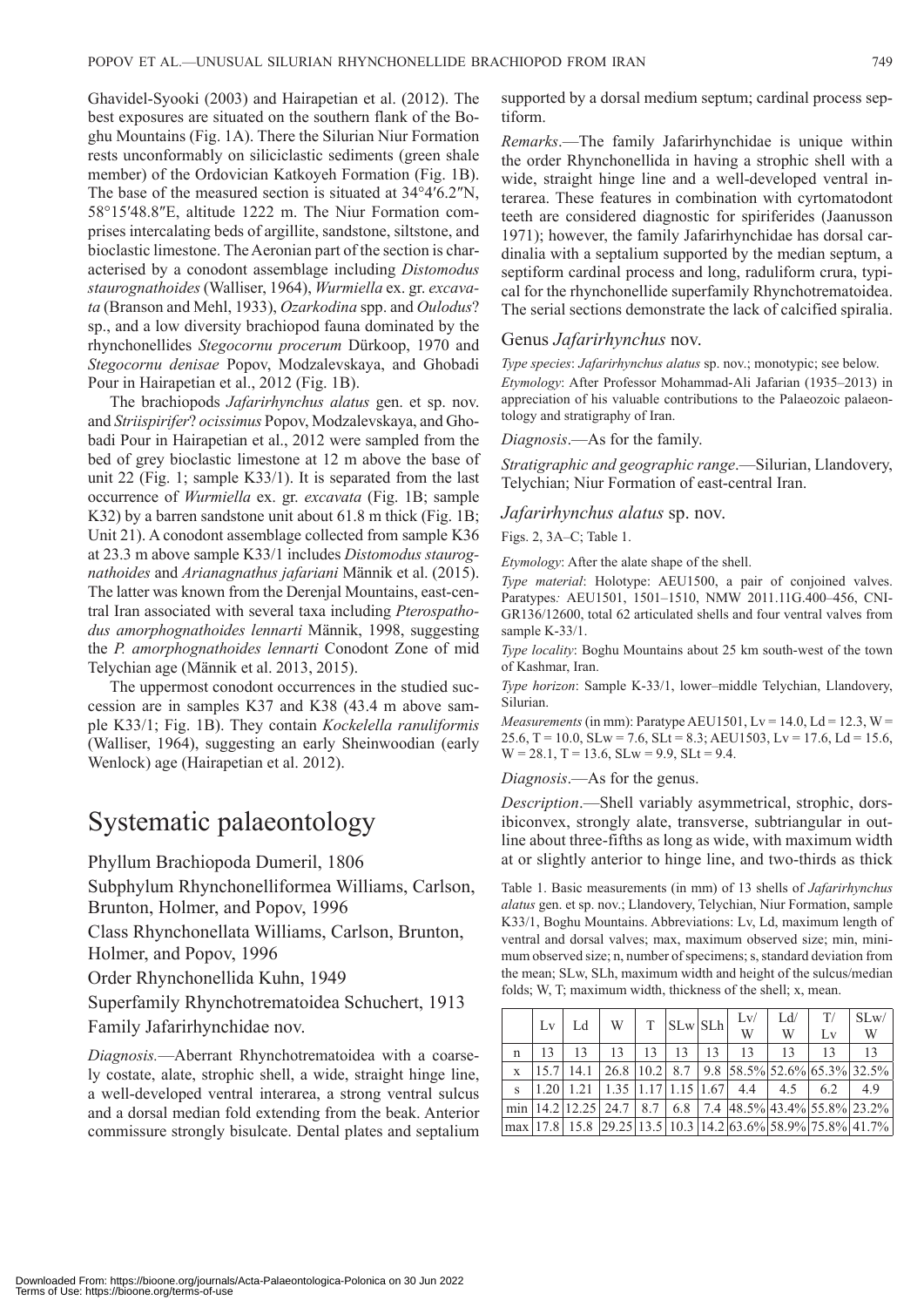

Fig. 2. Rhynchonellide brachiopod *Jafarirhynchus alatus* gen. et sp. nov. from Llandovery, Telychian, Niur Formation, sample K33/1, Boghu Mountains, CNIGR136/12600. **A**. Transverse serial sections (L = 18.4; W = 23.2; T = 10.5). **B**. Sagittal section of the shell. **C**. Dorsal valve interior. Numbers indicate distance in mm from the tip of the ventral umbo.

as long. Cardinal extremities slightly rounded. Lateral commissures almost straight, converging anteriorly. Anterior commissure strongly bisulcate. Ventral valve gently convex with a sulcus originating at the umbo and strongly deepening anterior to mid-length, bearing a single rib. Ventral interarea, planar, almost orthocline, with a broad, triangular delthyrium completely covered by the medially merged deltidial plates. Lateral profile of dorsal valve strongly convex with maximum height between mid-length and the anterior valve margin or at the anterior margin. Median fold with steep lateral slopes originating at the umbo, bearing two strong, high ribs, occupying about one-third maximum valve width at the anterior margin. Radial ornament of 17–22 strong, tubular ribs separated by interspaces of equal size. Two prominent subangular ribs on the dorsal median fold and a pair of subangular ribs on the flanks of ventral sulcus about twice as high and wide as other ribs. Concentric ornament of fine, regularly spaced concentric lamellae, becoming more prom-

inent and densely crowded close the anterior margin of the mature individuals.

Ventral interior with strong, oblique teeth supported by the short, strongly thickened dental plates. Ventral muscle field strongly impressed with adductor scars completely enclosed by larger diductor scars. Strongly thickened pedicle callist mainly occupying the floor of the small delthyrial cavity. Dorsal interior with massive hinge plates and a small septalium supported by a strongly thickened, short median septum. Cardinal process septiform. Crura faint, radulifer, gently curved dorsolaterally. No calcified brachial supports.

*Stratigraphic and geographic range*.—Niur Formation, Aeronian, Llandowery, Silurian, Central Iran.

Order Spiriferida Waagen, 1883 Suborder Spiriferidina Waagen, 1883 Superfamily Cyrtioidea Frederiks, 1924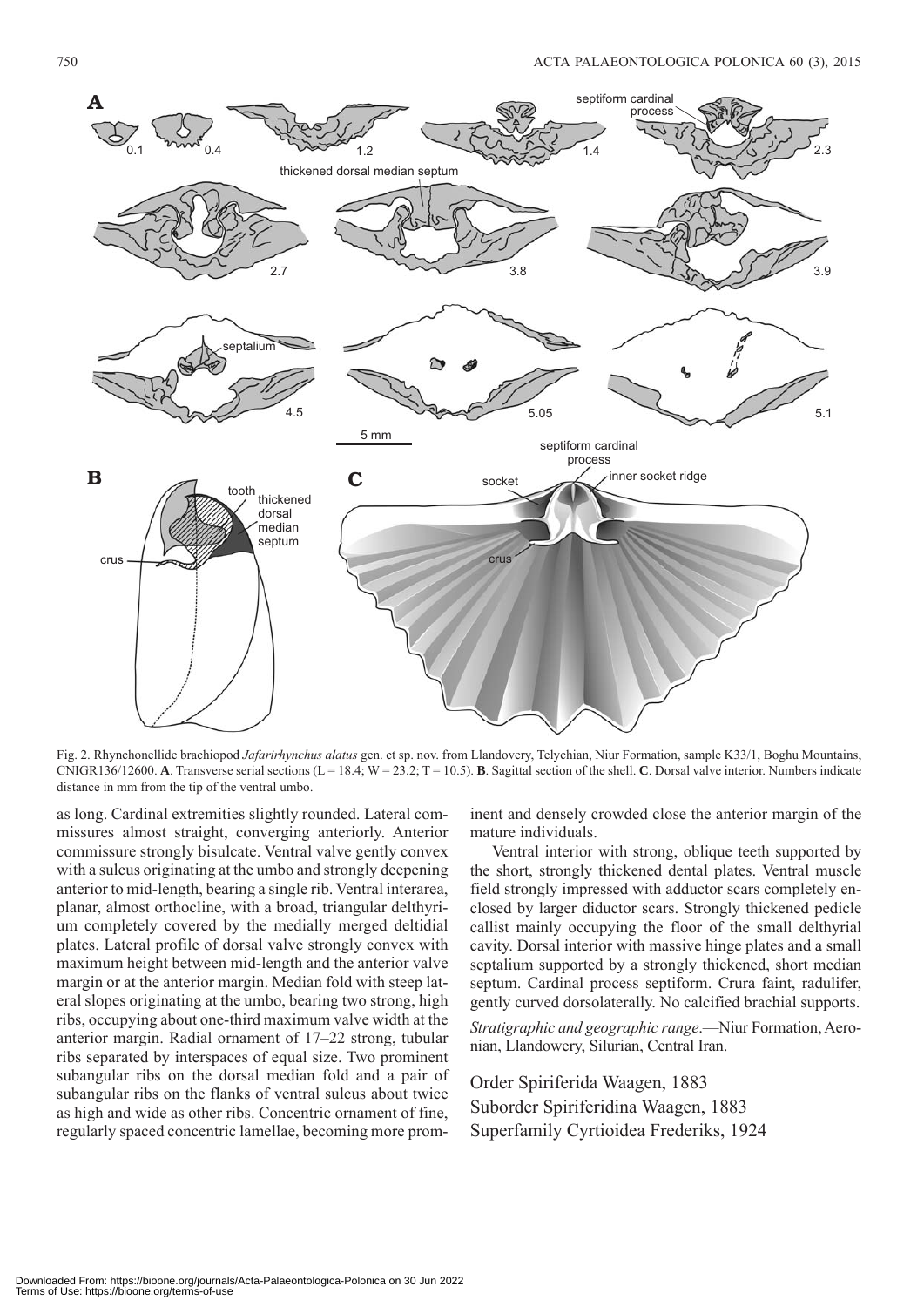

Fig. 3. Rhynchonellide brachiopod *Jafarirhynchus alatus* gen. et sp. nov. (**A–C**) and spiriferide *Striispirifer*? *ocissimus* Popov, Modzalevskaya, and Ghobadi Pour in Hairapetian et al., 2012 (**D**, **E**) from Niur Formation, Telychian, Llandovery, Silurian, sample K33/1, Boghu Mountains. **A**. AEU1500, holotype, a pair of conjoined valves, in dorsal  $(A_1)$ , ventral  $(A_2)$ , lateral  $(A_3)$ , and anterior  $(A_4)$  views, enlarged ventral interarea  $(A_5)$ . **B**. AEU1501, a pair of conjoined valves, in anterior (B<sub>1</sub>), ventral (B<sub>2</sub>), dorsal (B<sub>3</sub>), and lateral (B<sub>4</sub>) views of a strongly asymmetrical specimen. **C**. AEU1502, dorsal view of a pair of conjoined valves  $(C_1)$ , enlarged surface ornament  $(C_2)$ . **D**. AEU1511, a pair of conjoined valves, in ventral  $(D_1)$ , lateral  $(D_2)$ , and dorsal  $(D_3)$  views. **E**. AEU1512, ventral valve exterior. Scale bars 2 mm.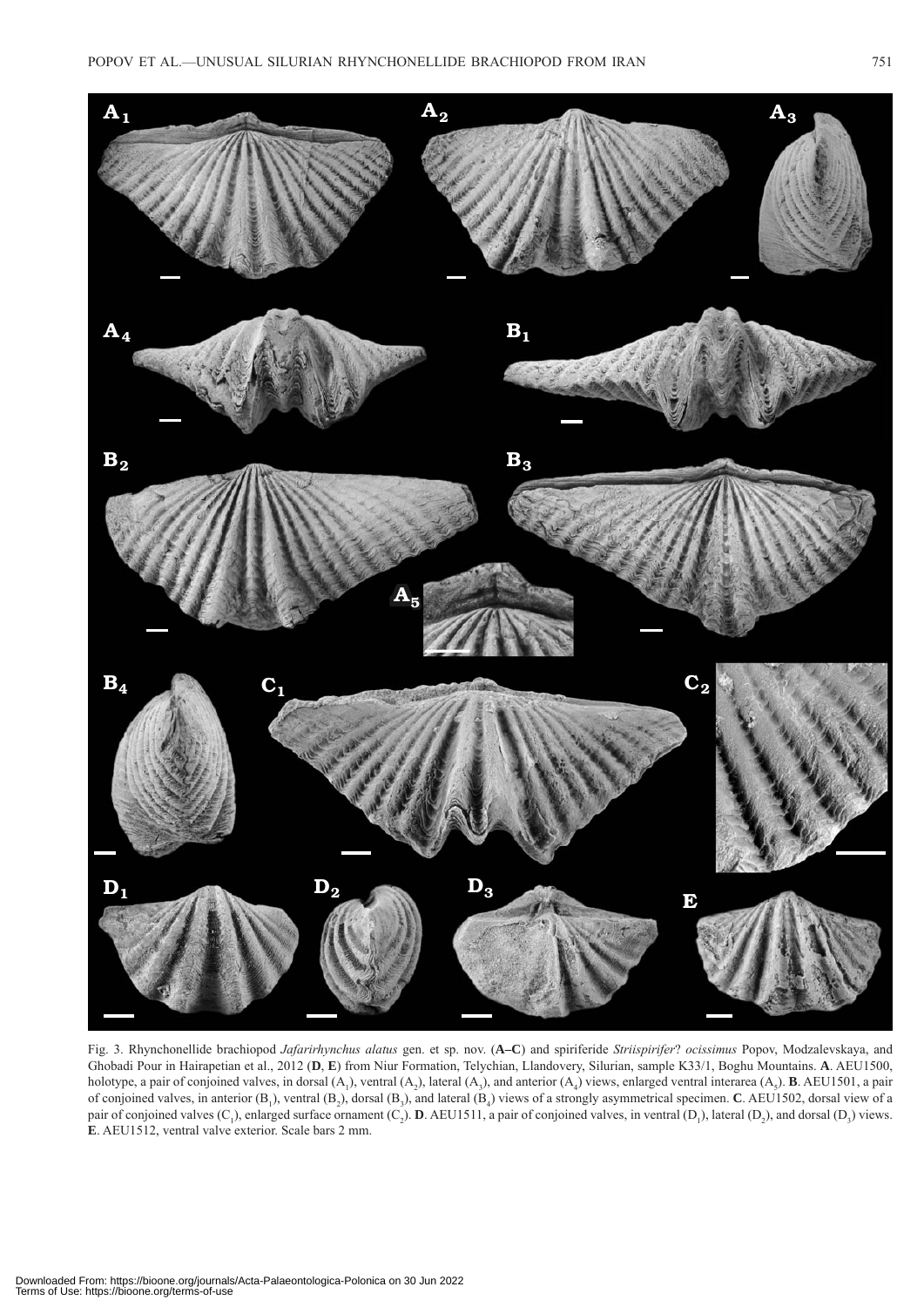#### Family Cyrtioidae Frederiks, 1924

Subfamily Eospiriferinae Schuchert, 1929

Genus *Striispirifer* Cooper and Muir-Wood, 1951

*Type species*: *Delthyris niagarensis* Conrad, 1842; Niagara Group, Wenlock, Silurian, Lockport, New York, USA.

*Striispirifer*? *ocissimus* Popov, Modzalevskaya, and Ghobadi Pour in Hairapetian et al., 2012

Figs. 3D, E, 4.

2012 *Striispirifer*? *ocissimus* Popov, Modzalevskaya, and Ghobadi Pour 2012; Hairapetian et al. 2012: 101, figs. 6R-T, 11.

*Material*.—AEU1510–1512, NMW 2011.11G.457–469. Total six pairs of conjoined valves and nine ventral valves.

*Remarks*.—Specimens from the Telychian have spiralia with up to seven whorls. Except for their smaller size, these shells are morphologically identical to those of *Striispirifer*? *ocissimus* from the underlying Aeronian deposits (Hairapetian et al*.* 2012) and are considered here as conspecific.

*Stratigraphic and geographic range*.—Niur Formation, Aeronian, Llandowery, Silurian, Central Iran.

# Discussion

There is a general consensus that the earliest "astrophic spirebearers" with calcified brachial supports evolved monophyletically from a rhynchonellide ancestor (Copper and Gourvennec 1996; Alvarez et al. 1998; Popov et al. 1999), while the astrophic shell can be considered as plaesiomorphic feature inherited by the early spire-bearers from rhynchonellides.

Rong and Zhan (1996) also published convincing evidence, subsequently supported by a study of the early spire-bearing brachiopods from Kazakhstan (Popov et al. 1999) that spiriferides evolved from an atrypide (probably lissatrypoid) ancestor with a simple, centrally directed or planospiral spiralium. Therefore the strophic shell in spiriferides is an apomorphic character. Remarkably, the strophic shell evolved repeatedly several times in "astrophic spire-bearers", including the atrypide superfamily Davidsonioidea, the Devonian athyridide genera *Anathyrella* Khalfin in Gratsianova et al., 1961, and *Anathyris* Peetz, 1901, the Permian subfamily Comelicaniinae and the Mesozoic superfamily Koninckinoidea (for details see Alvarez and Rong 2002). Wright (1979) argued in favour of the origin of spiriferides from orthides, based on a superficial spiriferide appearance of some genera of the family Platystrophiidae; however, this view was not supported by subsequent studies by Rong and Zhan (1996).

There is no previous record of a similar strophic shell in rhynchonellides through their entire evolutionary history from the Ordovician to Recent. Hence the family Jafarirhynchidae is unique within the order Rhynchonellida in having a strophic shell with a wide, straight hinge line and a well-developed ventral interarea. These features, in combination with cyrtomatodont dentition, are considered diagnostic for the spiriferides (Jaanusson 1971); however, brachiopods assigned to the family Jafarirhynchidae lack calcified brachial supports and show the dorsal cardinalia with a septalium supported by the median septum, a septiform cardinal process and long, raduliform crura, typical for the rhynchonellide superfamily Rhynchotrematoidea. From other side, shells of *Striispirifer*? *ocissimus*, which occur at the same locality, have well preserved calcified spiralia (Fig. 4).



Fig. 4. Transverse serial sections of a cyrtioid spiriferid brachiopod *Striispirifer*? *ocissimus* Popov, Modzalevskaya, and Ghobadi Pour in Hairapetian et al., 2012; NMW 2011.11G.457 from Llandovery, Telychian, Niur Formation, sample K33/1, Boghu Mountains. Numbers indicate distance in mm from the tip of the ventral umbo.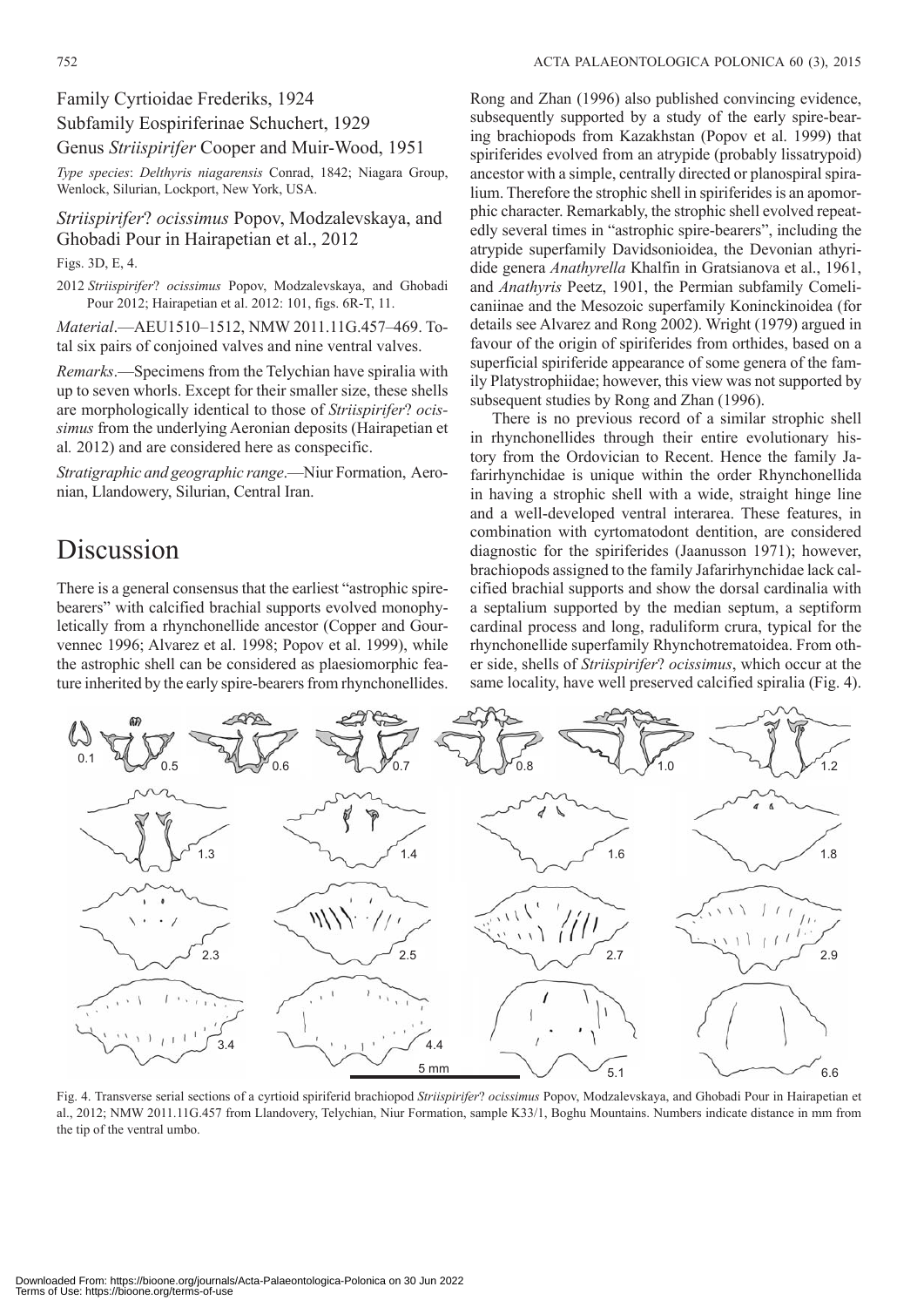*Jafarirhynchus* itself can be linked to the Aeronian lineage of rhynchotrematid *Stegocornu* represented by two succeeding species *S*. *procerum* Dürkoop, 1970 and *S*. *denisae* Popov, Modzalevskaya, and Ghobadi Pour in Hairapetian et al., 2012 in a number of localities across Central Iran (Hairapetian et al. 2012; Popov and Cocks 2013). Indeed, *S*. *denisae* shows an erect beak, an almost straight hinge line that is only slightly shorter than maximum shell width and a delthyrium mainly covered by converging deltidial plates (Hairapetian et al. 2012: fig. 6S, T). In comparison with the ancestral taxon *S*. *procerum*, *S*. *denisae* is also characterized by its wider, dorsoventrally compressed shell and narrower fold and sulcus in relation to the maximum shell width. All these tendencies are progressed further in *Jafarirhynchus alatus*, which possibly represents the last member of that lineage.

The delthyrium in *Jafarirhynchus alatus* is completely sealed by the medially merged deltidial plates and there is no functional pedicle foramen in mature individuals. This suggests a liberosessile mode of life for this species, which is unusual in rhynchonellides. *Jafarirhynchus alatus* is a dominant species in the oligotaxic rhynchonellid association with *Striispirifer*? *ocissimus* as a minor component. In the early Telychian of the Kashmar area this association replaced the *Stegocornu* association characteristic of the Aeronian (Hairapetian et al. 2012). Both associations inhabited the shallow shelf environments on a carbonate ramp and can be assigned to the Benthic Assemblage Zone 2 of Boucot (1975).

*Jafarirhynchus* shows a remarkable similarity to atrypides of the superfamily Davidsonioidea in the morphology of the ventral interarea and delthyrial covers (Copper 2002: fig. 937.2); however, that similarity is superficial and represents no more than homoplasy, since *Jafarirhynchus* retains typical rhynchonellide cardinalia with a septalium. Recent rhynchonellides have a spirolophe lophophore with dorsally directed apices of cones. They lack calcified supports, but it is likely that their basic morphology remained unchanged since the early Palaeozoic. The strongly transverse shell renders this type of lophophore dysfunctional in *Jafarirhynchus*, therefore the eversion model of lophophore cones developed from the laterally directed axis of spiralia, proposed by Rong and Zhan (1996) for spiriferides, was probably applicable also for *Jafarirhynchus*.

### **Conclusions**

A strophic shell with well-developed ventral interarea convergently similar to those of spiriferides, and a liberosessile mode of life make *Jafarirhynchus* and the family Jafarirhynchidae unique among the Palaeozoic rhynchonellide brachiopods. In spite of its unusual morphology and life style, previously unknown in the early Palaeozoic representatives of the order, *Jafarirhynchus* retains characteristic rhynchotrematoid cardinalia and can be considered as a terminal member of a local lineage, which evolved in Central Iran during the Aeronian, where it is represented by two succeeding species of *Stegocornu* (Hairapetian et al. 2012).

## Acknowledgments

We are grateful to Peep Männik (Tallinn University of Technology, Estonia) and C. Giles Miller (Natural History Museum, London, UK) for conodont identifications and to Hasan Hejazi (AEU) and Amir Akbari (Esfahan, Iran) for assistance in fieldworks. We thank L. Robin M. Cocks (Natural History Museum, London, UK) and David Harper (Durham University, UK), for their insightful reviews. Leonid Popov acknowledges support from NMW. Mansoureh Ghobadi Pour thanks the NMW for logistical support on her visits to Cardiff; her work in Iran is supported by the Golestan University. This paper is a contribution to IGCP591 Project: The Early to Middle Paleozoic Revolution.

### References

- Alvarez, F., Rong, J., and Boucot, A.J. 1998. The classification of athyridid brachiopods. *Journal of Paleontology* 72: 827–855.
- Alvarez, F. and Rong, J. 2002. Order Athyridida. *In*: R.L. Kaesler (ed.), *Treatise on Invertebrate Paleontology. Part H, Brachiopoda (Revised)*, 1475–1614. Geological Society of America and the University of Kansas Press, Boulder.
- Boucot, A.J. 1975. *Evolution and Extinction Rate Controls*. 426 pp. Elsevier Scientific Publishing Company, New York.
- Branson, E.B. and Mehl, M.G. 1933. Conodonts from the Bainbridge Formation (Silurian) of Missouri. *University of Missouri Studies* 8: 39–52.
- Brice, D. 1999. Middle(?) Silurian rhynchonellid and spiriferid brachiopod faunas from eastern central Iran. *Annales de la Société géologique du Nord* 7: 5–12.
- Cocks, L.R.M. 1979. A silicified brachiopod fauna from the Silurian of Iran. *Bulletin of the British Museum (Natural History), Geology* 32: 25–42.
- Conrad, T.A. 1842. Observations on the Silurian and Devonian Systems of the United States, with descriptions of new organic remains. *Journal of the Academy of Natural Sciences of Philadelphia* 8: 228–280.
- Cooper, G.A. and Muir-Wood, H.M. 1951. Brachiopod homonyms. *Journal of Washington Academy of Sciences* 41: 195–196.
- Copper, P. 2002. Atrypida. *In*: R.L. Kaesler (ed.), *Treatise on Invertebrate Paleontology, Part H, Brachiopoda, Revised* 4, 1377–1474. Geological Survey of America and University of Kansas Press, Boulder.
- Copper, P. and Gourvennec, R. 1996. Evolution of spire bearing brachiopods (Ordovician–Jurassic). *In*: P. Copper and J. Jin (eds.), *Brachiopods. Proceedings of the Third International Brachiopod Congress. Sudbury, Ontario, Canada, 2–5 September, 1995*, 81–88. A.A. Balkema, Rotterdam-Brookfield.
- Duméril, A.M.C. 1806. *Zoologie analytique ou méthode naturelle de classification des animaux*. xxiv + 344 pp. Allais, Paris.
- Dürkoop, A. 1970. Brachiopoden aus dem Silur, Devon und Karbon in Afghanistan. *Palaeontographica, series A* 134: 153–225.
- Frederiks, G.N. 1924. Paleontological studies. 2. On Upper Carboniferous spiriferids from the Urals [in Russian]. *Izvestiâ Geologičeskogo Komiteta* 38 (for 1919): 295–324. .
- Ghavidel-Syooki, M. 2003. Palynostratigraphy and paleogeography of Lower Paleozoic Strata at Kuh-e-Boghou, Southwest of Kashmar City, at Eastern Central Iran. *Iranian International Journal of Science* 4: 181–207.
- Gratsianova, R.T. [Gracânova, R.T.], Zinchenko, B.A. [Zinčenko, B.A.], and Kul'kov, N.K. 1961. Type Brachiopoda [in Russian]. *In*: L.L. Khalfin (ed.), *Biostratigrafiâ paleozoâ Sajno-Altajskoj gornoj oblasti. Tom 2. Paleozoj. Trudy SNIIGGIMS (Sibirskii Naučno-Issledovatelskij Institut Geologii, Geofizikii i Mineralogii Sibiri)* 20: 1–850.